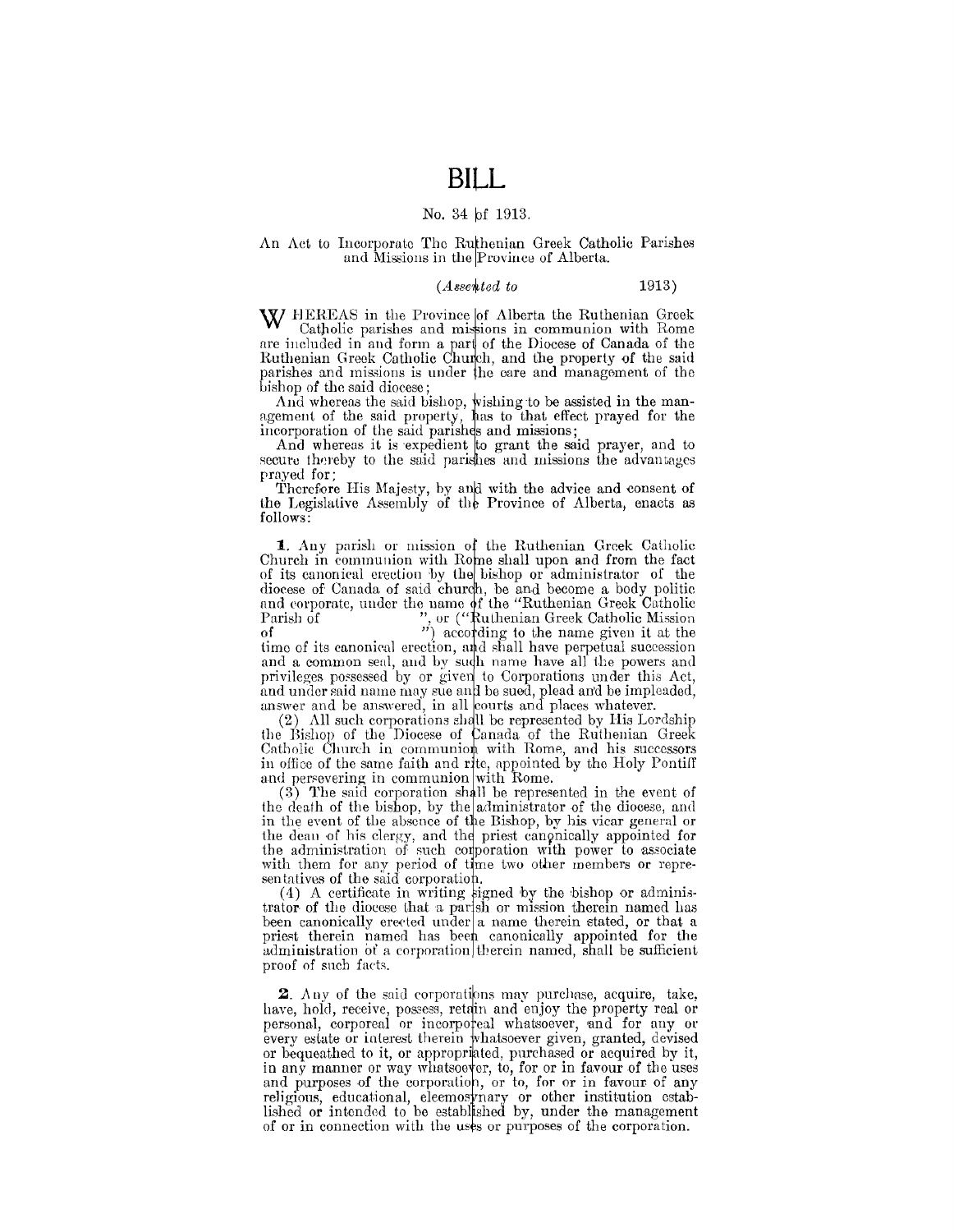(2) The annual value of the real estate held by or in trust for any of such corporations shall not exceed five thousand dollars, except in the Cities of Edmonton and Calgary, where the annual value should not exceed ten thousand dollars.

3. Any such corporation may also, with the approval of the bishop or administrator of the diocese, sell, convey, exchange, alienate, mortgage, lease or demise any real or personal property held by the corporation, whether by way of investment for the uses and purposes of the corporation or not.

4. Any such corporation may if deemed expedient from time<br>to time make by-laws not contrary to law, for-

- $(a)$  The administration, management and control of the pro-<br>perty, business and other ltemporal affairs of the corporation:
- $(b)$  The appointment of committees from time to time for the purposes of the corporation, and the calling of meetings of such committees;
- (c) Generally for the carrying out of the objects and purposes of the corporation.

(2) No such by-law or by-laws shall have any force or effect, nor shall any committee have any powers whatsoever, until the approval in writing of the bishop or administrator of the diocese has been obtained.

5. Any such corporation may from time to time for the purposes of the corporation-

- (a) Borrow money upon the credit of the corporation;
- $(b)$  Limit or increase the amount to be borrowed;
- (c) Emire of mercade the amount to be befored,<br>(e) Make, draw, accept, endorse, or become party to promissory<br>notes and bills of exchange; every such note or bill made,<br>drawn, accepted or endorsed by the party thereto auth ized by the by-laws of the corporation and countersigned<br>by the bishop or administrator of the diocese, or by some other person nominated for the purpose by the bishop or administrator, shall be binding upon the corporation and shall be presumed to have been made, drawn, accepted or endorsed with proper authority until the contrary is shewn; and it shall not be necessary in any case to have the seal of the corporation affixed to any such note or bill.

**6.** Immediately upon the canonical erection of any of the said parishes or missions, all the property real and personal held<br>by any persons or corporation in trust for the purposes and henefits<br>of, or to the use of, or given to or for the use of such parish or mission, shall, subject to the trusts, if any, upon which such property is held, henceforth be and become, without the execution or registration of any deed, conveyance or transfer thereof, vested<br>in and held by the corporation of the said parish or mission.

7. Notice in writing on behalf of any of said corporations, signed by the bishop or administrator of the diocese, by the priest canonically appointed for the administration of the corporation, and by the trustees of the corporation, may be given to the proper district registrar that the lands described in the notice are held in trust for the said corporation as mentioned in section 6, and<br>the district registrar shall file the notice in his office and shall enter<br>in the abstract book, or register and certificate of title against the lands or parcel affected a reference to this Act, giving the title, regnal year and chapter number of the same.

(2) Such notice shall be signed in the presence of a subscribing witness and an affidavit of execution by such witness shall be endorsed on or attached to the hotice in the form required by "The Land Titles Act."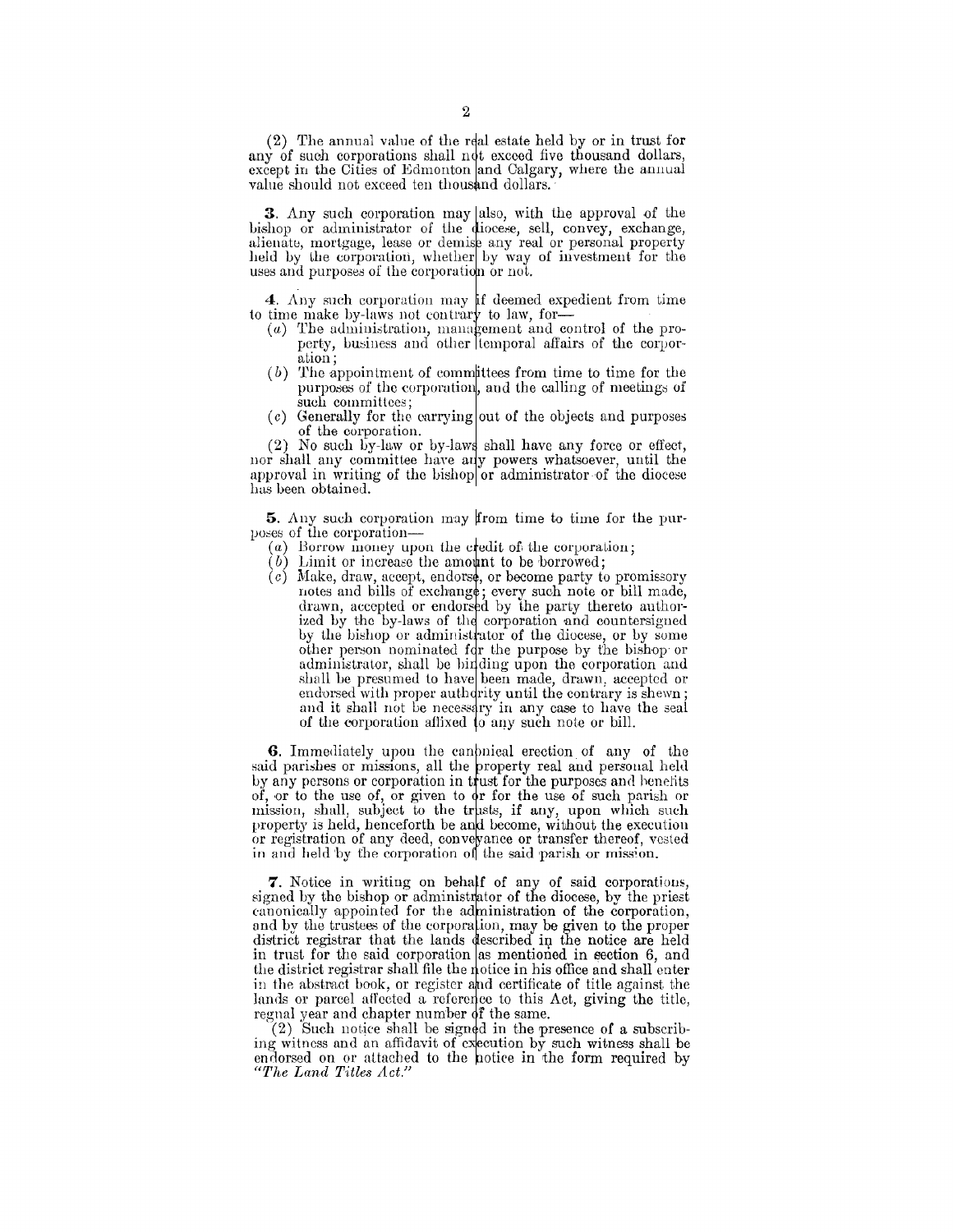(3) A certificate in writing signed by the priest canonically appointed for the administration of the corporation, certifying that the parties herein named are the trustees of the corporation, duly elected or appointed, and that such election or appointment has received the written approval of the bishop or administrator of the diocese shall be sufficient proof of such facts.

 $(4)$  The giving of such notice and the making of the entry shall have the same effect as the registration of a declaration of trust or the filing of a caveat by the person in whose name the lands are held.

 $(5)$  The fee payable upon the filing of the notice and making the necessary entries shall be twenty-five cents for each entry required by this Act in the day book, abstract book, or register and certificate of title.

8. In all cases where the district registrar of any land titles district in Alberta is satisfied that any real estate standing in the names of any individuals actually belongs to any of the corporations formed under the provisions of this Act, he may cancel the certificate of title standing in the names of such individuals, and may issue a certificate of title for said real estate in the name of the corporation en titled thereto.

**9.** For the purposes of proving the transmission of title to any property aforesaid to any of the said corporations, it shall be mfiicient to satisfy the requirem nts of *The Land Titles Act,* or any other Act of the province affecting the registered title to real or personal property, to recite in any instrument executed on behalf of such corporation and dealing with such property or any mterest therein, the title of this Act, and the regnal year and chapter number of the same.

10. Nothing in this Act contained shall affect the right of a *bona fide* purchaser for valuable consideration from any person holding lands in trust as mentipned in section  $6$ , unless such purchaser has actual notice that the lands have become vested in a corporation under and by virtue of this Act, but the entry under subsection (1) of section  $\tilde{7}$ , by the registrar or other officer in the proper day book, abstract book or register and certificate of title shall be deemed actual notice.

**11.** Any deed, transfer, mortgage, charge or other instrument relating to or dealing with real estate or any interest therein vested in any of the said corporations, shall be deemed to be, and shall be duly executed and shall be sufficient for the purposes for which same is intended if there are affixed thereto, the seal of the corporation and the signature of the bishop or administrator of the diocese or of some other person appointed for the purpose by the bishop or administrator.

**12.** Each of the said corporations shall at all times when thereunto required by the Lieutenant Governor in Council or the Legislature, make a full return of its property (real and personal) and of its receipts and expenditures for such period and with such details and other information as the Lieutenant Governor in Council or the Legislature may require.

13. No member of any of the said corporations shall become individually responsible for any  $\phi f$  the debts, contracts or liabilities of the said corporation.

14. The statutes commonly khown as the "Statutes of Mortmain" shall not apply to any bequests of lands, or any interest in lands within Alberta bequeathed to or for the uses or purposes of such corporation.

**15.** This Act shall come into fbree the day it is assented to.